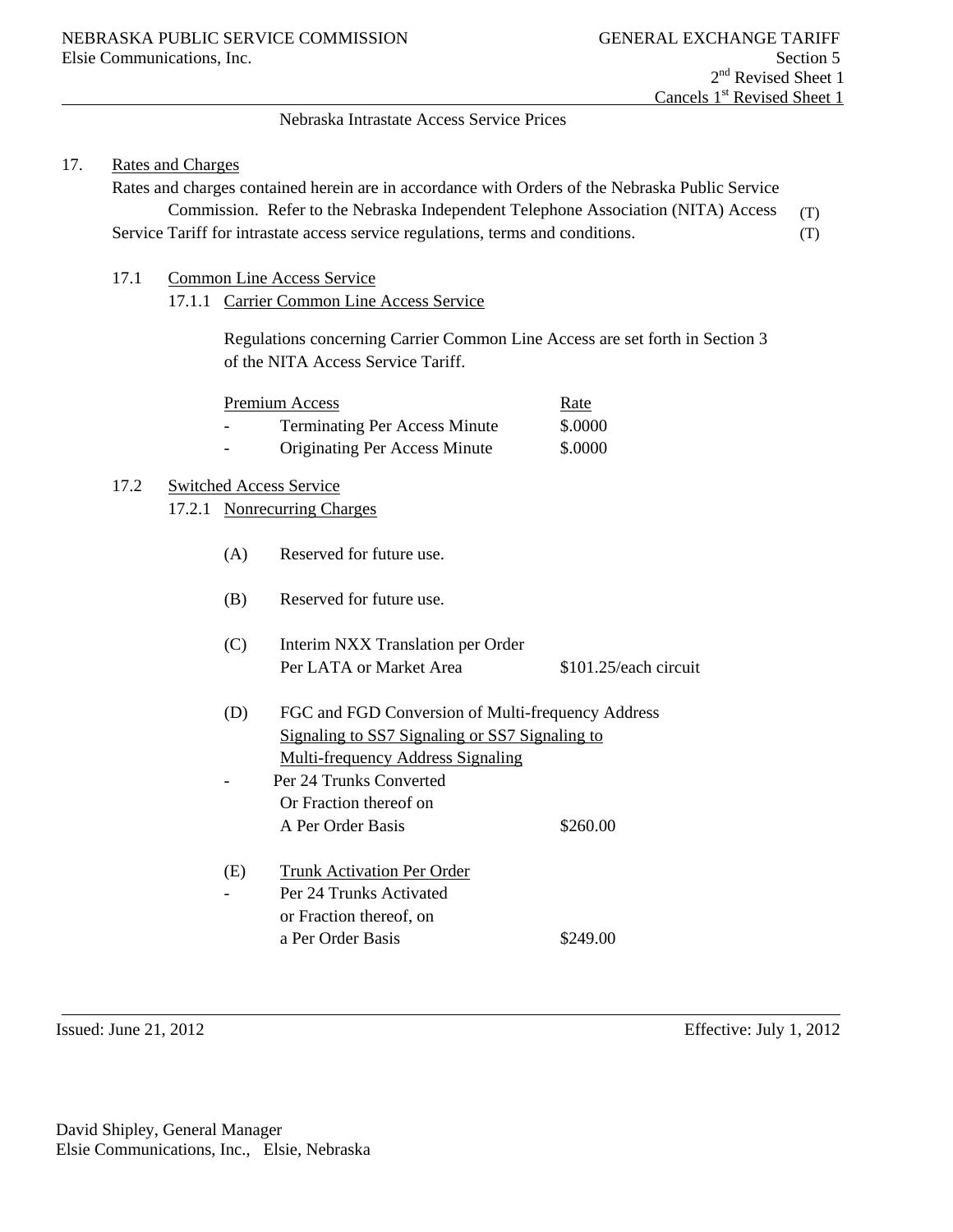Nebraska Intrastate Access Service Prices

| 17.2.2 | <b>Local Transport</b>                                                                      | Rates      |              |
|--------|---------------------------------------------------------------------------------------------|------------|--------------|
|        | <b>Direct Trunked Transport</b><br><b>Direct Trunked Facility</b><br>Per Mile               |            |              |
|        | -Voice Grade                                                                                | \$<br>2.17 | (I)          |
|        | -High Capacity DS1                                                                          | \$10.20    | (1)          |
|        | -High Capacity DS3                                                                          | \$88.96    | (I)          |
|        | -High Capacity OC3                                                                          | \$95.24    | (1)          |
|        | -High Capacity OC12                                                                         | \$119.53   | (1)          |
|        | <b>Direct Trunked Termination</b>                                                           |            |              |
|        | Per Termination                                                                             |            |              |
|        | -Voice Grade                                                                                | \$21.89    | (I)          |
|        | -High Capacity DS1                                                                          | \$53.00    | $($ $\Gamma$ |
|        | -High Capacity DS3                                                                          | \$340.32   | (I)          |
|        | -High Capacity OC3                                                                          | \$354.33   | (I)          |
|        | -High Capacity OC12                                                                         | \$771.49   | (I)          |
|        | Multiplexing                                                                                |            |              |
|        | Per Arrangement                                                                             |            |              |
|        | -DS3 to DS1                                                                                 | \$310.50   | (I)          |
|        | -DS1 to Voice                                                                               | \$119.88   | (I)          |
|        | <b>Tandem Switched Transport</b><br>-Tandem Switched Facility<br>Per Access Minute Per Mile |            |              |
|        | Originating<br>$\overline{\phantom{a}}$                                                     | \$.000829  |              |
|        | Terminating<br>$\frac{1}{2}$                                                                | \$.000438  | (I)          |
|        | <b>Tandem Switched Termination</b><br>Per Access Minute Per Termination                     |            |              |
|        | Originating<br>$\overline{a}$                                                               | \$.005291  |              |
|        | Terminating<br>$\overline{\phantom{a}}$                                                     | \$.002272  | (I)          |
|        | <b>Tandem Switching</b><br>Per Access Minute Per Tandem                                     |            |              |
|        | Originating                                                                                 | \$.003454  |              |
|        | Terminating<br>÷.                                                                           | \$.005731  | (I)          |
|        |                                                                                             |            |              |

Issued: May 18, 2017 Effective: July 1, 2017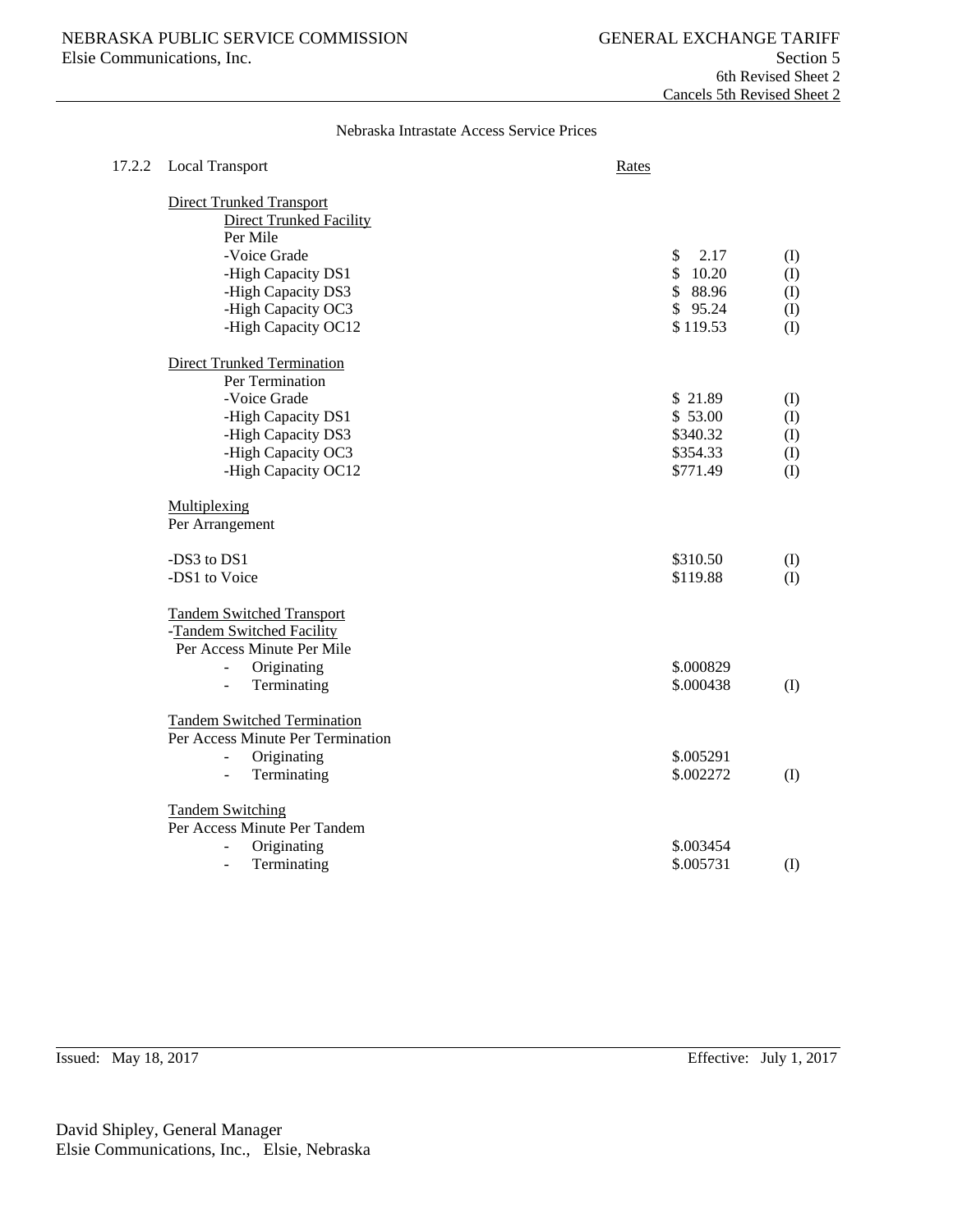|     |                     |                                                          |                               | Original Sheet 2.1 |
|-----|---------------------|----------------------------------------------------------|-------------------------------|--------------------|
|     |                     | Nebraska Intrastate Access Service Prices                |                               | (T)                |
|     | Applies to FGD only | <b>Network Blocking Per Blocked Call</b>                 | Rates<br>\$.0155              | (T)<br>(M)         |
| (A) |                     | Common Channel Signaling Network Connection <sup>1</sup> |                               |                    |
|     | (1)                 | <b>Signaling Network Access Link</b>                     |                               |                    |
|     |                     | -Signaling Mileage<br>Facility per mile                  | \$3.96                        |                    |
|     |                     | -Signaling Mileage<br>Termination<br>Per Termination     | \$39.79                       | (M)                |
|     |                     |                                                          | <b>Nonrecurring Charge</b>    | (M1)               |
|     | (2)                 | <b>STP Port</b>                                          | \$455.00                      |                    |
| (B) |                     | 800 Data Base Access Service Queries                     |                               |                    |
|     | Per Query           | <b>Basic</b><br><b>Vertical Feature</b>                  | Rates<br>\$.00600<br>\$.00675 | (T)                |
|     |                     |                                                          |                               | (M1)               |

(M) Material moved from Sheet 2 (M1) Material moved from Sheet 3

<sup>1</sup> Available where technically feasible, as designated in NECA Tariff F.C.C. No. 4. Wire Center Information (M)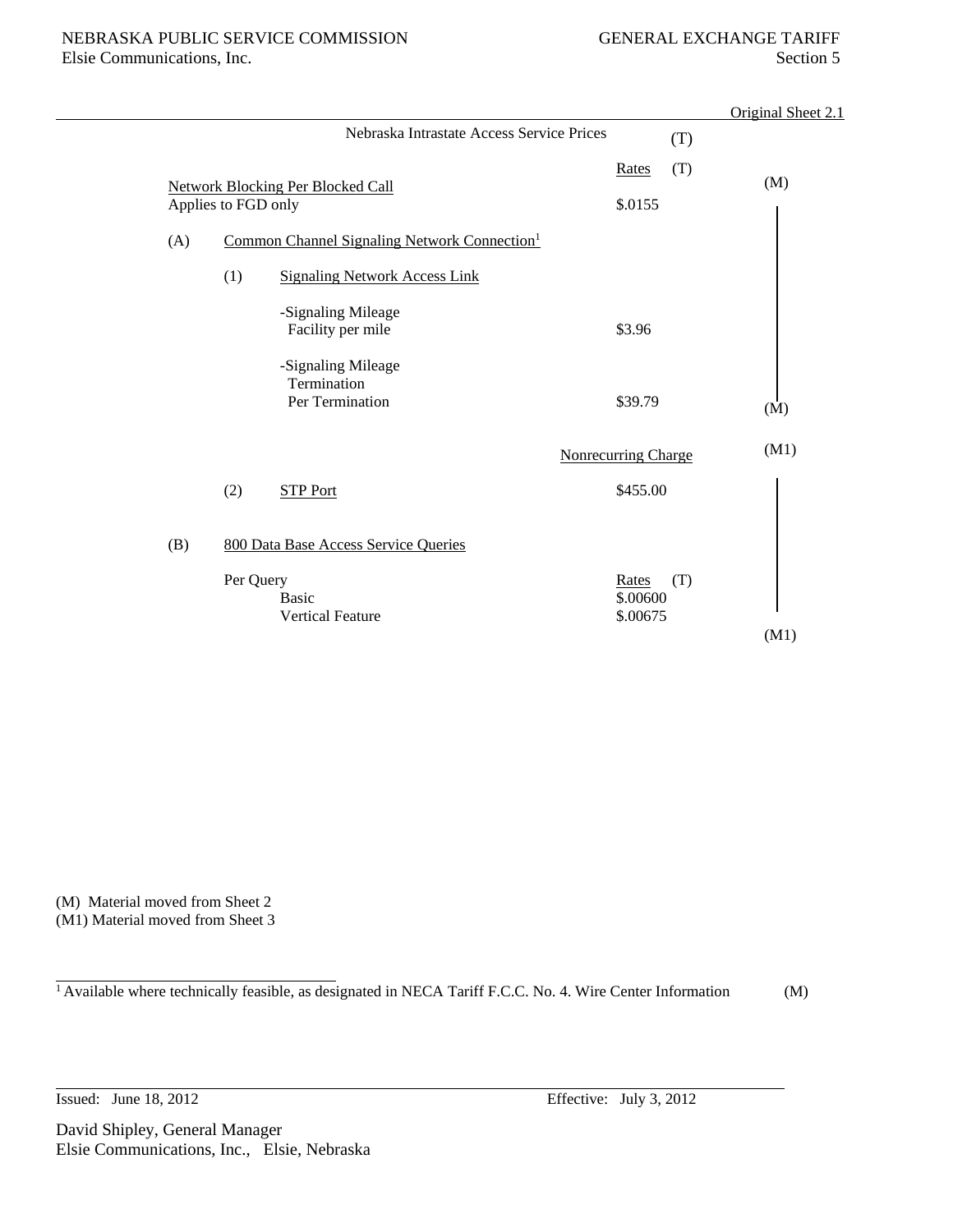|        | Nebraska Intrastate Access Service Prices                                                                                                                                                                                                                                                                                                    |                        |     |
|--------|----------------------------------------------------------------------------------------------------------------------------------------------------------------------------------------------------------------------------------------------------------------------------------------------------------------------------------------------|------------------------|-----|
|        |                                                                                                                                                                                                                                                                                                                                              | Rates                  |     |
| 17.2.3 | End Office                                                                                                                                                                                                                                                                                                                                   |                        |     |
|        | (A) Local Switching<br>Per Access Minute<br>- Originating<br>- Terminating                                                                                                                                                                                                                                                                   | \$.032149<br>\$.003567 | (R) |
|        | (B) Information Surcharge<br>Per 100 Access Minutes<br>- Originating<br>- Terminating                                                                                                                                                                                                                                                        | \$.021625<br>\$.000000 |     |
| 17.2.4 | Directory Assistance Service                                                                                                                                                                                                                                                                                                                 | Rates                  |     |
|        | (A) Directory Assistance Service<br>A Directory Assistance Service<br>Charge applies for each call to<br>Directory Assistance Service                                                                                                                                                                                                        | \$1.01                 |     |
|        | (B) Reserved for future use<br>(C) Credit Allowance for Uncompleted DA Calls                                                                                                                                                                                                                                                                 |                        |     |
|        | In addition to the credit allowances for Directory Assistance Service Call and Directory Transport as set forth<br>respectively in 9.4.8(A) of the NECA Tariff F.C.C. No. 5, there is also a credit allowance for the Switched<br>Access Service portion in the originating LATA of such DA call. The credit will be as set forth following: |                        |     |
|        | (1) Reserved for future use.                                                                                                                                                                                                                                                                                                                 |                        |     |
|        | (2) Credit per call<br>when Feature Group A, B, C, or<br>D Switched Access Service is billed<br>Using per minute rates.                                                                                                                                                                                                                      | \$.0659                |     |

Issued: May 18, 2017 Effective: July 1, 2017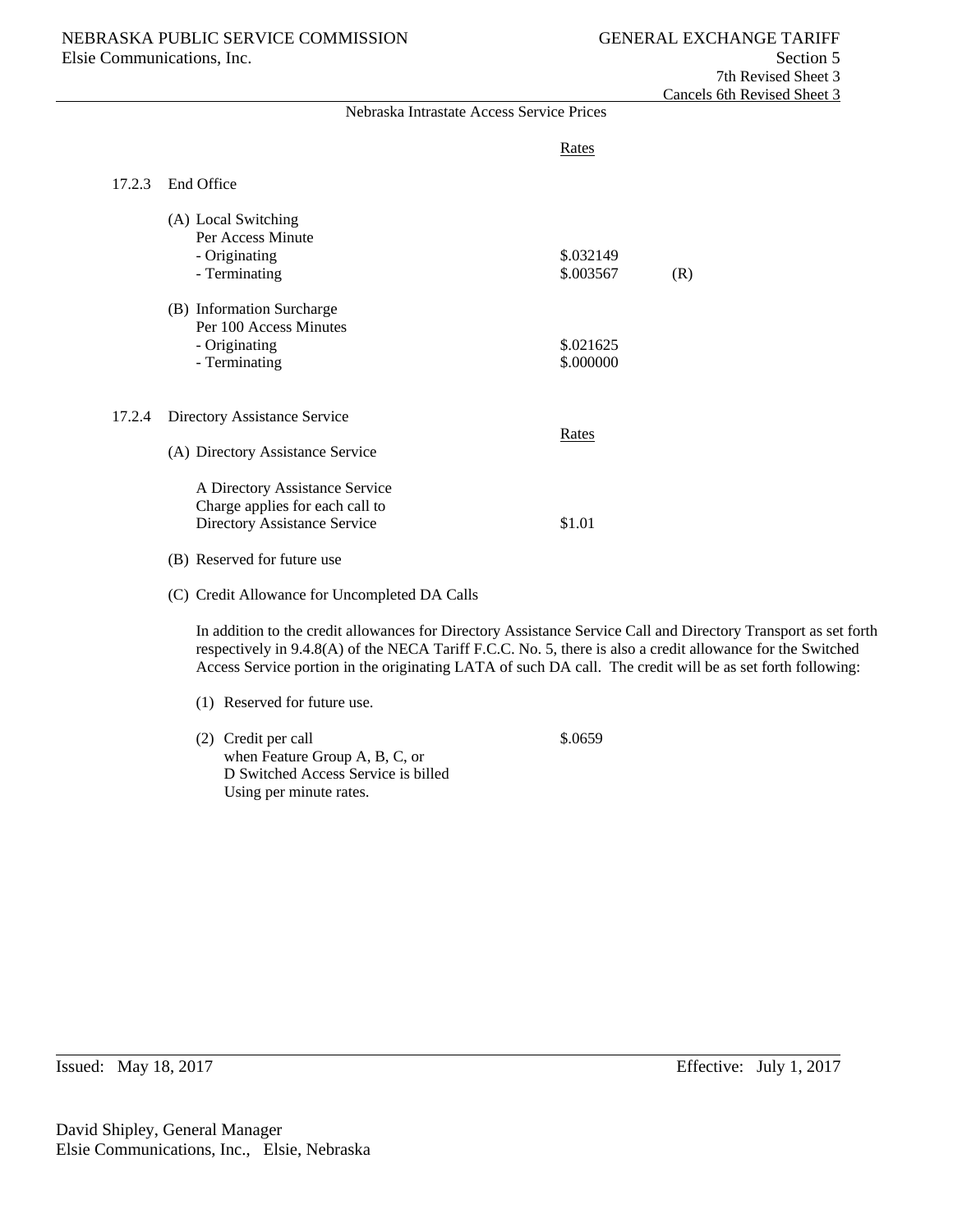|      | 17.2.5 |                                                                                                      | Per Originating Access Minute   |                                               | IntraLATA Dialing Parity Surcharge          | \$0.007945          |                         |
|------|--------|------------------------------------------------------------------------------------------------------|---------------------------------|-----------------------------------------------|---------------------------------------------|---------------------|-------------------------|
| 17.3 |        | <b>Special Access Service</b>                                                                        |                                 |                                               |                                             |                     |                         |
|      | 17.3.1 |                                                                                                      |                                 |                                               | Surcharge for Special Access Service        | Monthly<br>Rate     |                         |
|      |        |                                                                                                      | -Per Voice Grade Equivalent     |                                               |                                             | \$25.00             |                         |
|      |        |                                                                                                      | 17.3.2 Reserved for future use. |                                               |                                             |                     |                         |
|      | 17.3.3 |                                                                                                      | Reserved for future use.        |                                               |                                             |                     |                         |
|      | 17.3.4 | Voice Grade Service<br>Regulation concerning Voice Grade Service are set forth in NECA Tariff F.C.C. |                                 |                                               |                                             |                     |                         |
|      |        |                                                                                                      | No. 5, Section 7.6              |                                               |                                             |                     |                         |
|      |        | (A)                                                                                                  |                                 | <b>Channel Termination</b><br>Per Termination |                                             | <b>Monthly Rate</b> | Non-Recurring<br>Charge |
|      |        |                                                                                                      | -Two Wire<br>-Four Wire         |                                               |                                             | \$22.36<br>\$32.21  | \$78.05<br>\$78.05      |
|      |        | (B)                                                                                                  |                                 | <b>Channel Mileage</b>                        |                                             | <b>Monthly Rate</b> |                         |
|      |        |                                                                                                      | (1)                             |                                               | <b>Channel Mileage</b><br>Facility Per Mile | \$1.61              |                         |
|      |        |                                                                                                      | (2)                             | Termination                                   | <b>Channel Mileage</b>                      |                     |                         |
|      |        |                                                                                                      |                                 |                                               | Per Termination                             | \$29.88             |                         |
|      |        | (C)                                                                                                  | Functions                       | Optional Features and                         |                                             |                     |                         |
|      |        |                                                                                                      | (1)                             | <b>Bridging</b><br>(a)                        | Voice Bridging Per Port                     |                     |                         |
|      |        |                                                                                                      |                                 |                                               | -Two-Wire                                   | \$4.75              |                         |
|      |        |                                                                                                      |                                 |                                               | -Four-Wire                                  | \$4.75              |                         |
|      |        |                                                                                                      |                                 | (b)                                           | Data Bridging Per Port<br>-Two-Wire         | \$4.75              |                         |
|      |        |                                                                                                      |                                 |                                               | -Four-Wire                                  | \$4.75              |                         |
|      |        |                                                                                                      |                                 | (c)                                           | Reserved for future use.                    |                     |                         |
|      |        |                                                                                                      |                                 |                                               |                                             |                     |                         |

Issued: December 20, 2002 Effective: January 1. 2003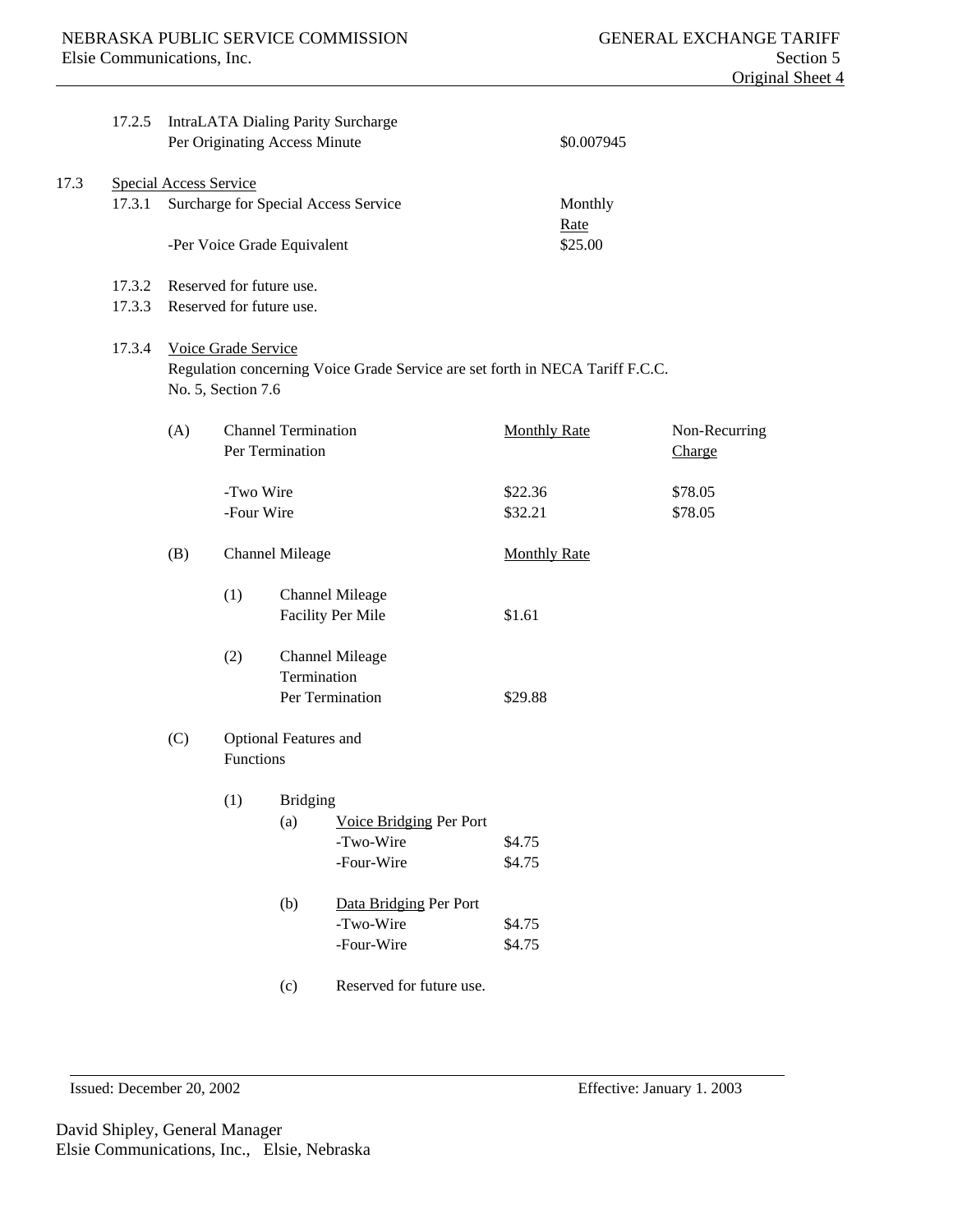|     | (d)             | Reserved for future use.                        |                        |
|-----|-----------------|-------------------------------------------------|------------------------|
|     | (e)             | <b>Telemetry and Alarm Bridging</b>             |                        |
|     |                 | <b>Active Bridging Channel</b><br>Connections   |                        |
|     |                 | Per channel connected                           | Monthly<br><u>Rate</u> |
|     |                 | -Split Brand                                    | \$8.89                 |
|     |                 | -Summation                                      | \$3.47                 |
|     |                 | -Passive Bridging Channel<br>Connections        |                        |
|     |                 | Per channel connected                           | \$.24                  |
| (2) | Termination     | <b>Conditioning Per</b>                         |                        |
|     | -C-Type         |                                                 | \$5.69                 |
|     |                 | -Data Capability                                | \$3.94                 |
| (3) |                 | Improved Return Loss for                        |                        |
|     |                 | Effective Two-Wire or<br>Four-Wire Transmission |                        |
|     |                 | Per Termination                                 |                        |
|     | -Two-Wire       |                                                 | \$7.15                 |
|     | -Four-Wire      |                                                 | \$7.15                 |
| (4) |                 | <b>Customer Specified Receive</b>               |                        |
|     |                 | Level per two-wire                              | \$3.44                 |
|     | Termination     |                                                 |                        |
| (5) |                 | Reserved for future use.                        |                        |
| (6) |                 | <b>Signaling Capability</b>                     |                        |
|     | Per termination |                                                 | \$11.73                |
| (7) |                 | <b>Selective Signaling Arrangement</b>          |                        |
|     |                 | Per arrangement                                 | \$6.78                 |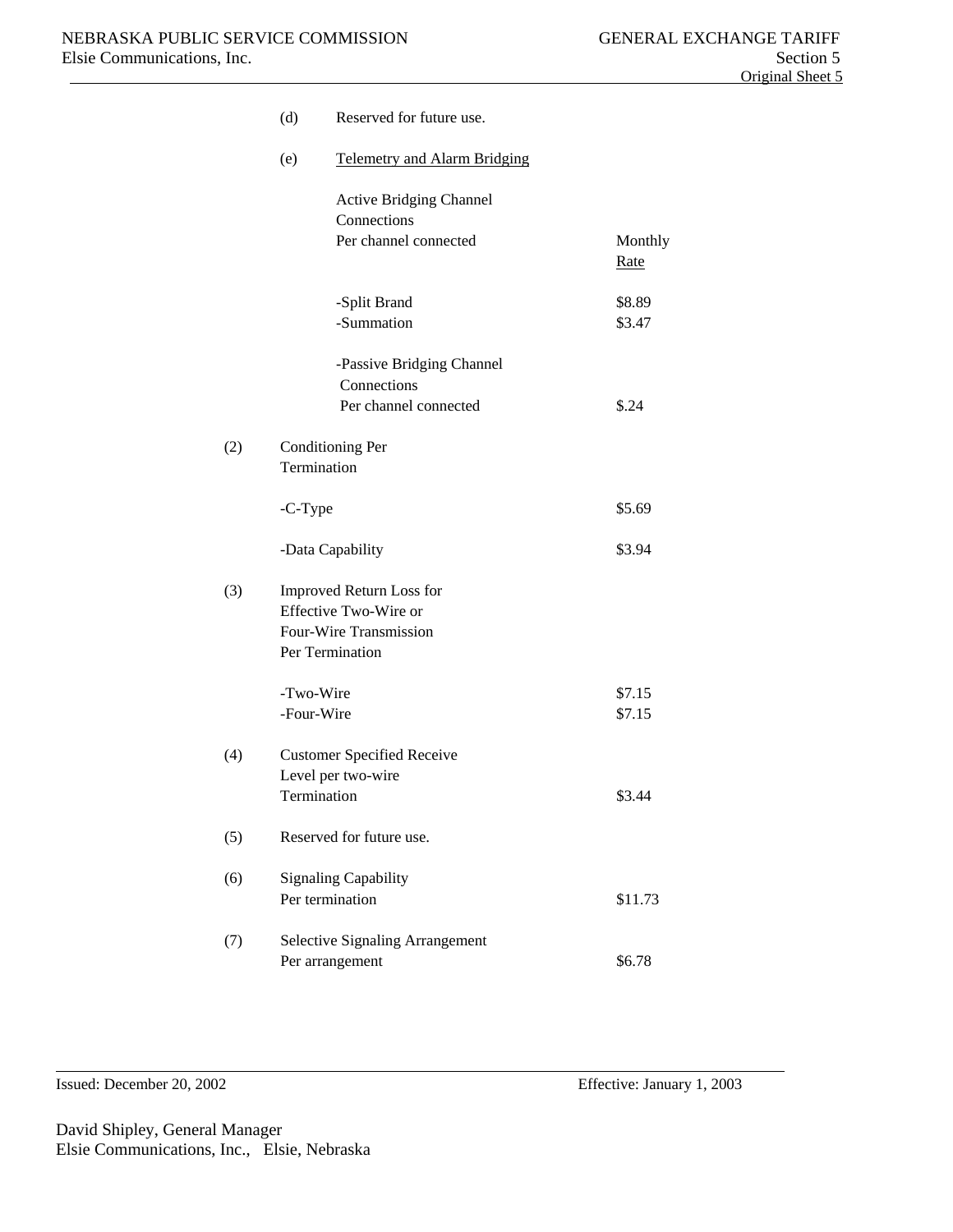| <b>Transfer Arrangement</b>            |                                                               |
|----------------------------------------|---------------------------------------------------------------|
|                                        |                                                               |
|                                        |                                                               |
|                                        |                                                               |
| Including control channel              |                                                               |
| Termination <sup>3</sup>               | \$3.01                                                        |
|                                        |                                                               |
| -Per five port arrangement             |                                                               |
| Including control channel              |                                                               |
| Termination <sup>4</sup>               | \$6.85                                                        |
|                                        |                                                               |
| <b>Public Packet Switching Network</b> |                                                               |
| (PPSN) Interface Arrangement           |                                                               |
| Per arrangement                        |                                                               |
|                                        | (key activated or $Dial-up^2$ )<br>-Per four port arrangement |

Issued: December 20, 2002 Effective: January 1, 2003

David Shipley, General Manager Elsie Communications, Inc., Elsie, Nebraska

<sup>&</sup>lt;sup>2</sup> The Dial-Up option requires the customer to purchase the Controller Arrangement described in NECA Tariff F.C.C. No. 5, Section 13.3.4.

<sup>&</sup>lt;sup>3</sup> An additional Channel Termination charge will apply whenever a spare channel is configured as a leg to the customer designated premises. Additional channel mileage charges will also apply when the transfer arrangement is not located in the customer designated premises serving wire center.

<sup>4</sup> See footnote 3, above.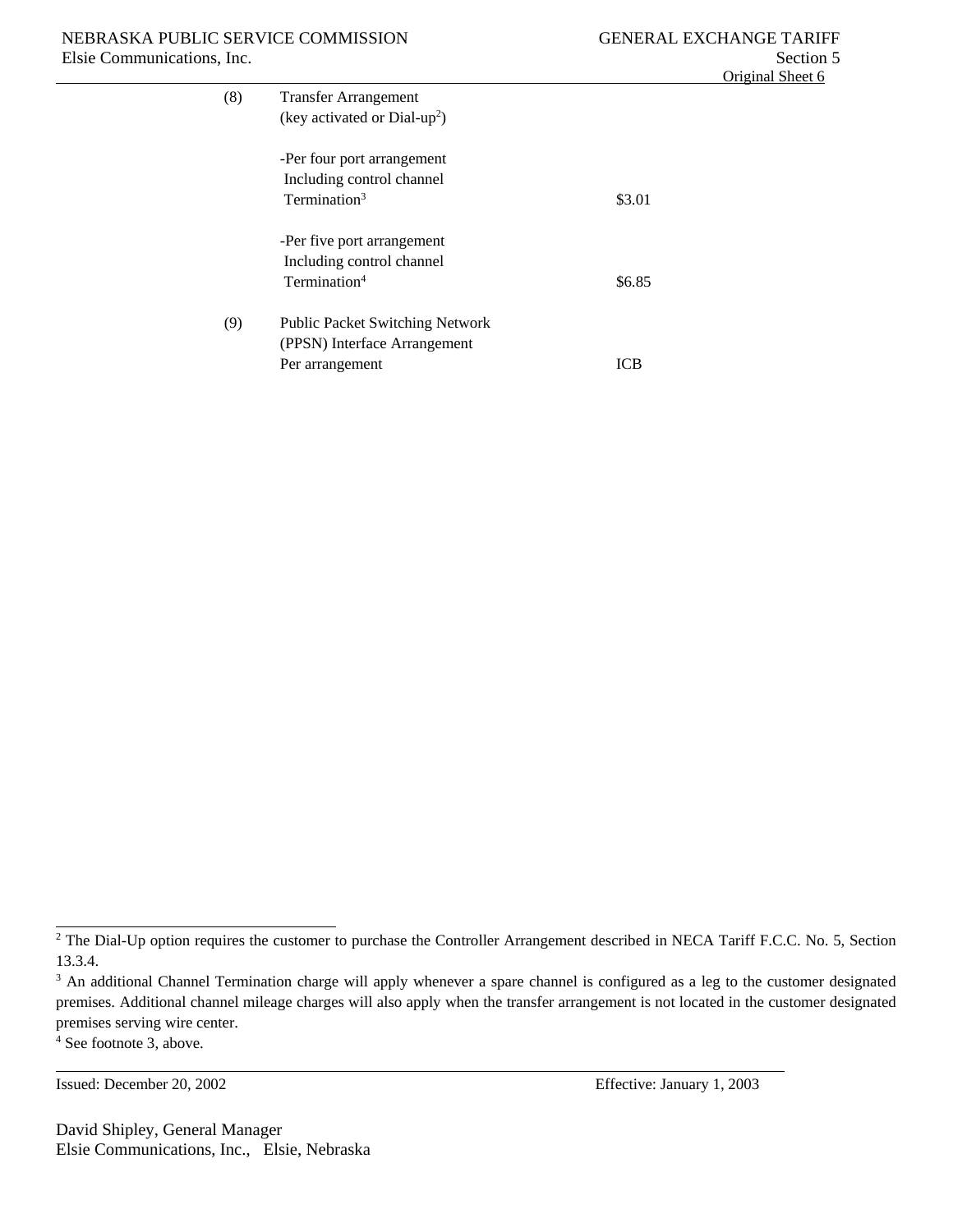#### 17.3.5 Program Audio Service<sup>5</sup>

Regulations concerning Program Audio Service are set forth in Section 7.7 of the NECA Tariff F.C.C. No. 5.

|                   |                            | Monthly Nonrecurring |          |
|-------------------|----------------------------|----------------------|----------|
|                   |                            | Rate                 | Rate     |
| (A)               | <b>Channel Termination</b> |                      |          |
|                   | Per Termination            |                      |          |
| $-200$ to 3500 Hz |                            | \$41.60              | \$189.00 |
| $-100$ to 5000 Hz |                            | \$44.82              | \$189.00 |
| $-50$ to 8000 Hz  |                            | \$44.82              | \$189.00 |
|                   | $-50$ to 15000 Hz          | \$44.82              | \$189.00 |

# (B) Channel Mileage

| Monthly |
|---------|
| Rate    |

| (1) | Channel Mileage          |         |
|-----|--------------------------|---------|
|     | <b>Facility Per Mile</b> |         |
|     | $-200$ to 3500 Hz        | \$3.46  |
|     | $-100$ to 5000 Hz        | \$6.91  |
|     | $-50$ to 8000 Hz         | \$10.37 |
|     | $-50$ to 15000 Hz        | \$13.84 |

| (2) | <b>Channel Mileage Termination</b> |          |
|-----|------------------------------------|----------|
|     | Per Termination                    |          |
|     | $-200$ to 3500 Hz                  | \$31.27  |
|     | $-100$ to 5000 Hz                  | \$62.54  |
|     | $-50$ to 8000 Hz                   | \$93.81  |
|     | - 50 to 15000 Hz                   | \$125.08 |

(c) Optional Features and Functions

| (1) | Bridging, Distribution Amplifier |         |
|-----|----------------------------------|---------|
|     | Per Post                         | \$19.19 |
| (2) | <b>Gain Conditioning</b>         |         |
|     | Per Service                      | \$11.23 |
| (3) | Stereo Per Service               | \$18.24 |

 $5$  Daily rates are  $1/10<sup>th</sup>$  of the monthly rates, up to maximum of the monthly charge.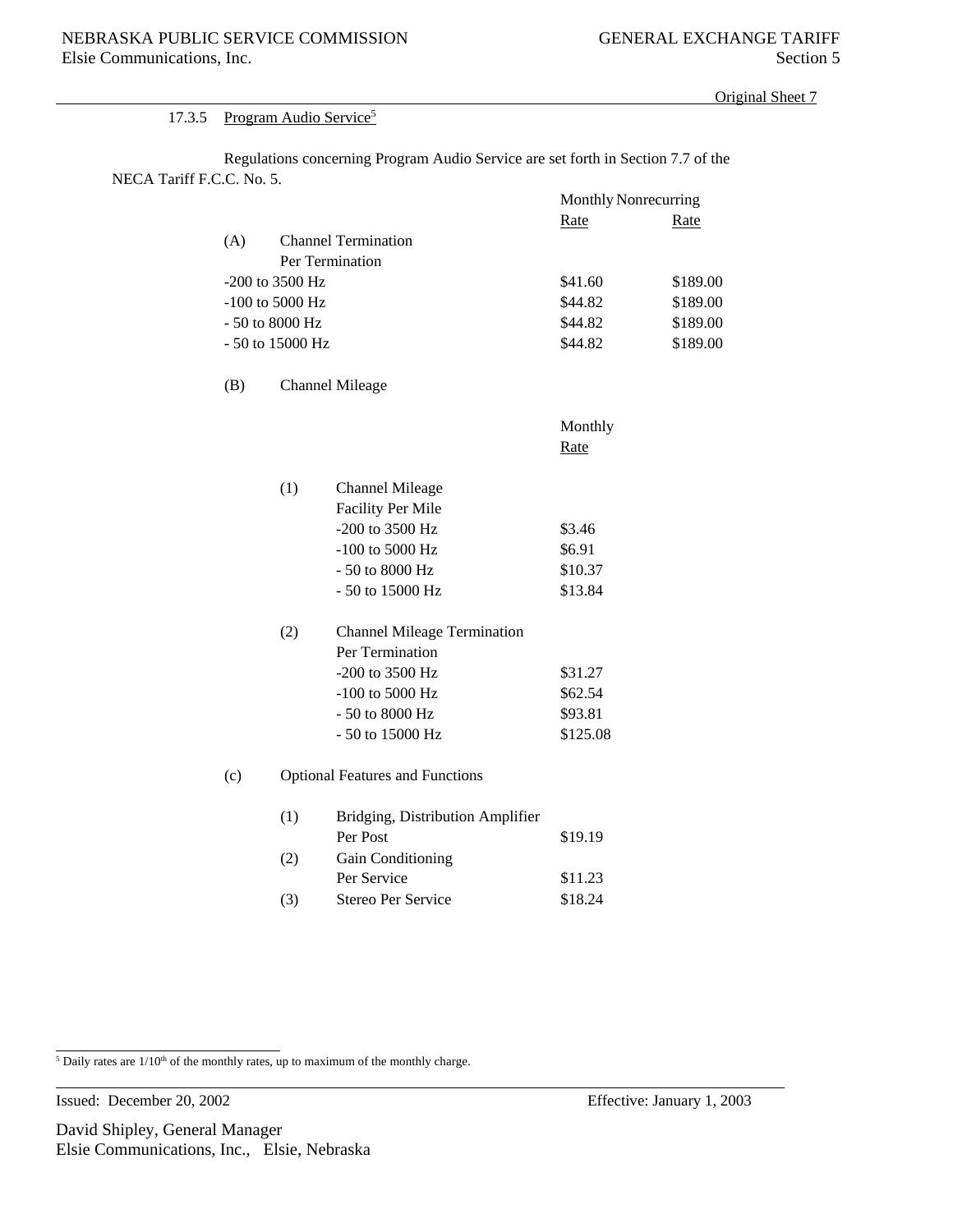### 17.3.6 Reserved for future use.

### 17.3.7 Digital Data Service

Regulations concerning Digital Data Service are set forth in Section 7.9 of the NECA Tariff F.C.C. No. 5.

|     |              |                                    | Monthly Non-Recurring |             |
|-----|--------------|------------------------------------|-----------------------|-------------|
|     |              |                                    | <b>Rate</b>           | <b>Rate</b> |
|     |              | <b>Channel Termination</b>         |                       |             |
| (A) |              |                                    |                       |             |
|     |              | Per Termination                    |                       |             |
|     | $-2.4$ kbps  |                                    | \$55.73               | \$241.00    |
|     | $-4.8$ kbps  |                                    | \$55.73               | \$241.00    |
|     | $-9.6$ kbps  |                                    | \$55.73               | \$241.00    |
|     | $-56.0$ kbps |                                    | \$55.73               | \$241.00    |
|     | $-64.0$ kbps |                                    | \$55.73               | \$241.00    |
| (B) |              | <b>Channel Mileage</b>             |                       |             |
|     | (1)          | <b>Channel Mileage Facility</b>    |                       |             |
|     |              | Per Mile                           |                       |             |
|     |              | $-2.4$ kbps                        | \$3.00                |             |
|     |              | $-4.8$ kbps                        | \$3.00                |             |
|     |              | $-9.6$ kbps                        | \$3.00                |             |
|     |              | $-56.0$ kbps                       | \$6.01                |             |
|     |              | $-64.0$ kbps                       | \$6.01                |             |
|     | (2)          | <b>Channel Mileage Termination</b> |                       |             |
|     |              | Per Termination                    |                       |             |
|     |              |                                    |                       |             |
|     |              | $-2.4$ khns                        | \$21.78               |             |

| $-2.4$ kbps  | \$21.78 |
|--------------|---------|
| $-4.8$ kbps  | \$21.78 |
| $-9.6$ kbps  | \$21.78 |
| $-56.0$ kbps | \$43.57 |
| $-64.0$ kbps | \$43.57 |
|              |         |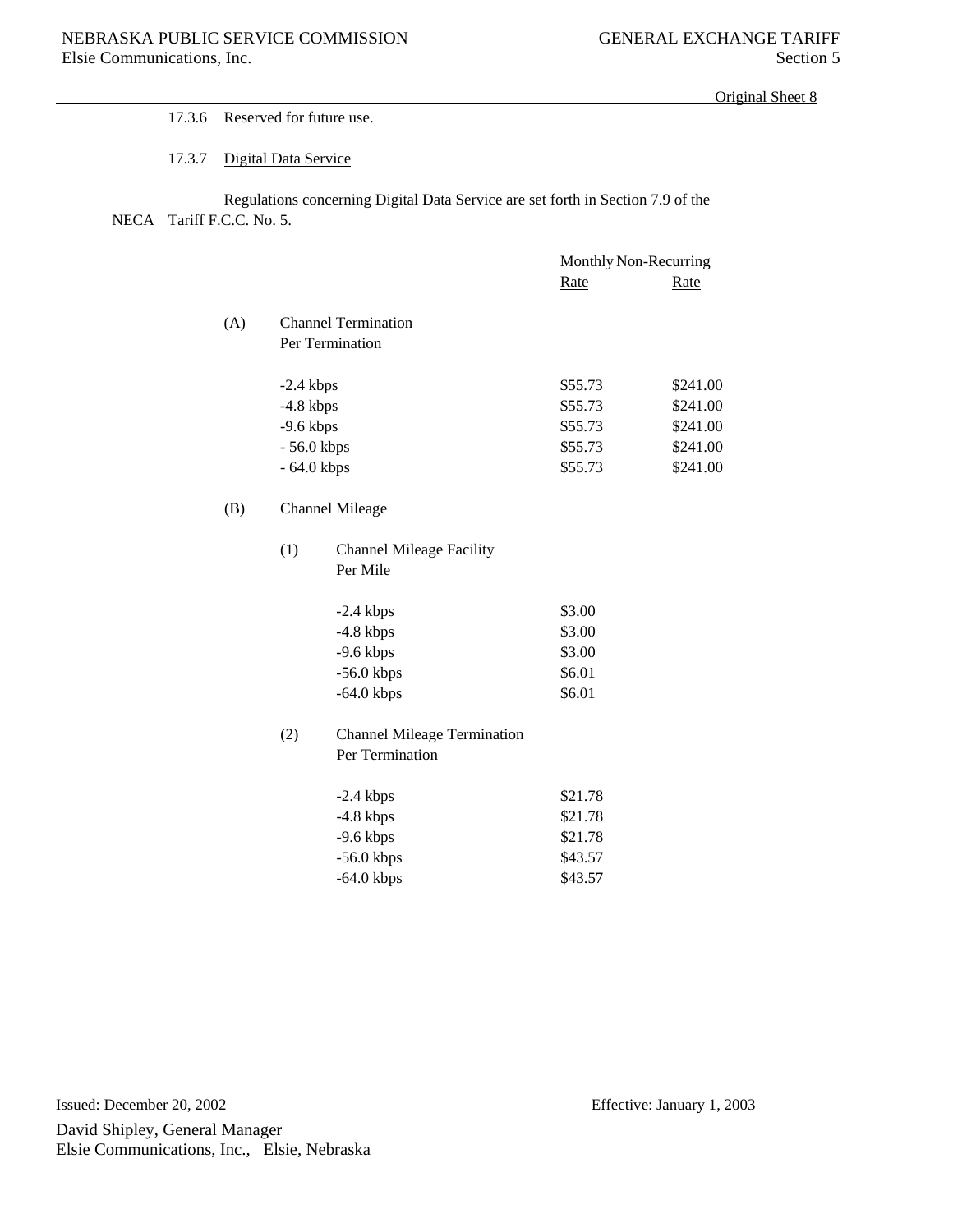| (C) |                                                      | <b>Optional Features and Functions</b>                             | Monthly<br>Rate          |  |
|-----|------------------------------------------------------|--------------------------------------------------------------------|--------------------------|--|
|     | (1)                                                  | Bridging Per Port                                                  | \$4.75                   |  |
|     | (2)                                                  | Loop Transfer Arrangement<br>Per Four Key Arrangement <sup>6</sup> | \$5.97                   |  |
|     | (3)                                                  | <b>Public Packet Switching</b><br>Network Interface Arrangement    |                          |  |
|     |                                                      | -Per 9.6 kbps Arrangement<br>-Per 56.0 kbps Arrangement            | <b>ICB</b><br><b>ICB</b> |  |
| (D) | <b>Term Discounts</b><br>56.0 and 64.0 Kbps Services |                                                                    |                          |  |
|     |                                                      | 10%<br>20%                                                         |                          |  |

Issued: December 20, 2002 Effective: January 1, 2003

David Shipley, General Manager Elsie Communications, Inc., Elsie, Nebraska

<sup>6</sup> An additional Channel Termination charge will apply whenever a spare channel is configured as a leg to the customer designated premises. Additional Channel Mileage charges will also apply when the transfer arrangement is not located in the customer designated premises serving wire center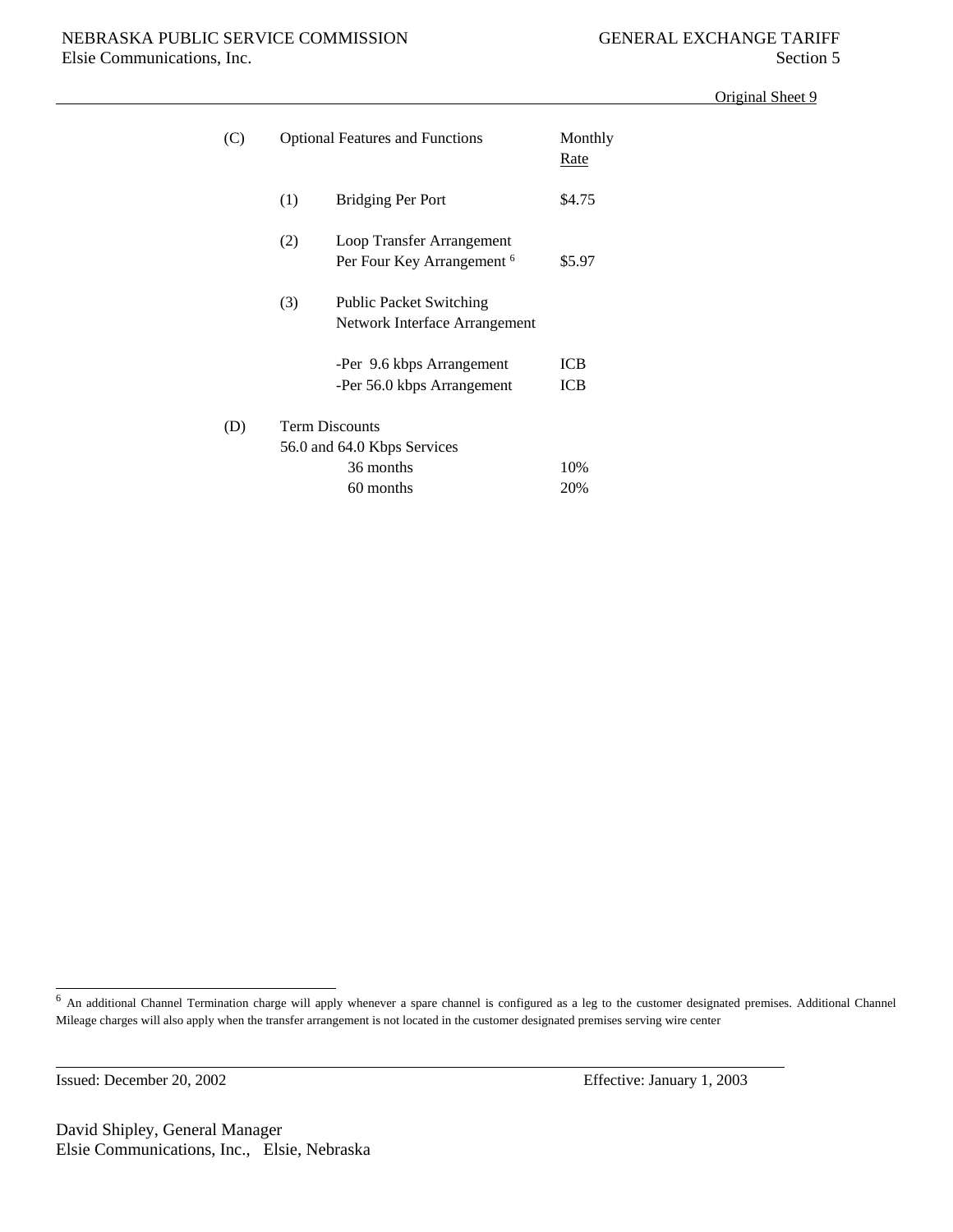### 17.3.8 High Capacity Service

Regulations concerning High Capacity Service are set forth in Section 7.10 of the NECA F.C.C. Tariff No. 5.

|     |                                                                           | Monthly Non-Recurring |            |
|-----|---------------------------------------------------------------------------|-----------------------|------------|
|     |                                                                           | Rate                  | Rate       |
| (A) | <b>Channel Termination</b><br>Per Termination                             |                       |            |
|     | $-DS1 \quad 1.544 \text{ Mbps}$                                           | \$61.52               | \$327.00   |
|     | $-DS1C$ 3.152 Mbps                                                        | <b>ICB</b>            | <b>ICB</b> |
|     | $-DS2$<br>6.312 Mbps                                                      | <b>ICB</b>            | <b>ICB</b> |
|     | -Capacity of 1 DS3 44.736 Mbps<br>Interface<br>-per DS3 Channel Installed | <b>ICB</b>            | <b>ICB</b> |
|     | -Capacity of 3DS3 44.736 Mbps<br>Interface<br>-per DS3 Channel Installed  | <b>ICB</b>            | <b>ICB</b> |
|     | -Capacity of 6 DS3 44.736 Mbps<br>Interface<br>-per DS3 Channel Installed | <b>ICB</b>            | <b>ICB</b> |
|     | -Capacity of 12 DS3 44.736 Mbps<br>Interface                              |                       |            |
|     | -per DS3 Channel Installed                                                | <b>ICB</b>            | <b>ICB</b> |
|     | -DS4 274.176 Mbps                                                         | <b>ICB</b>            | <b>ICB</b> |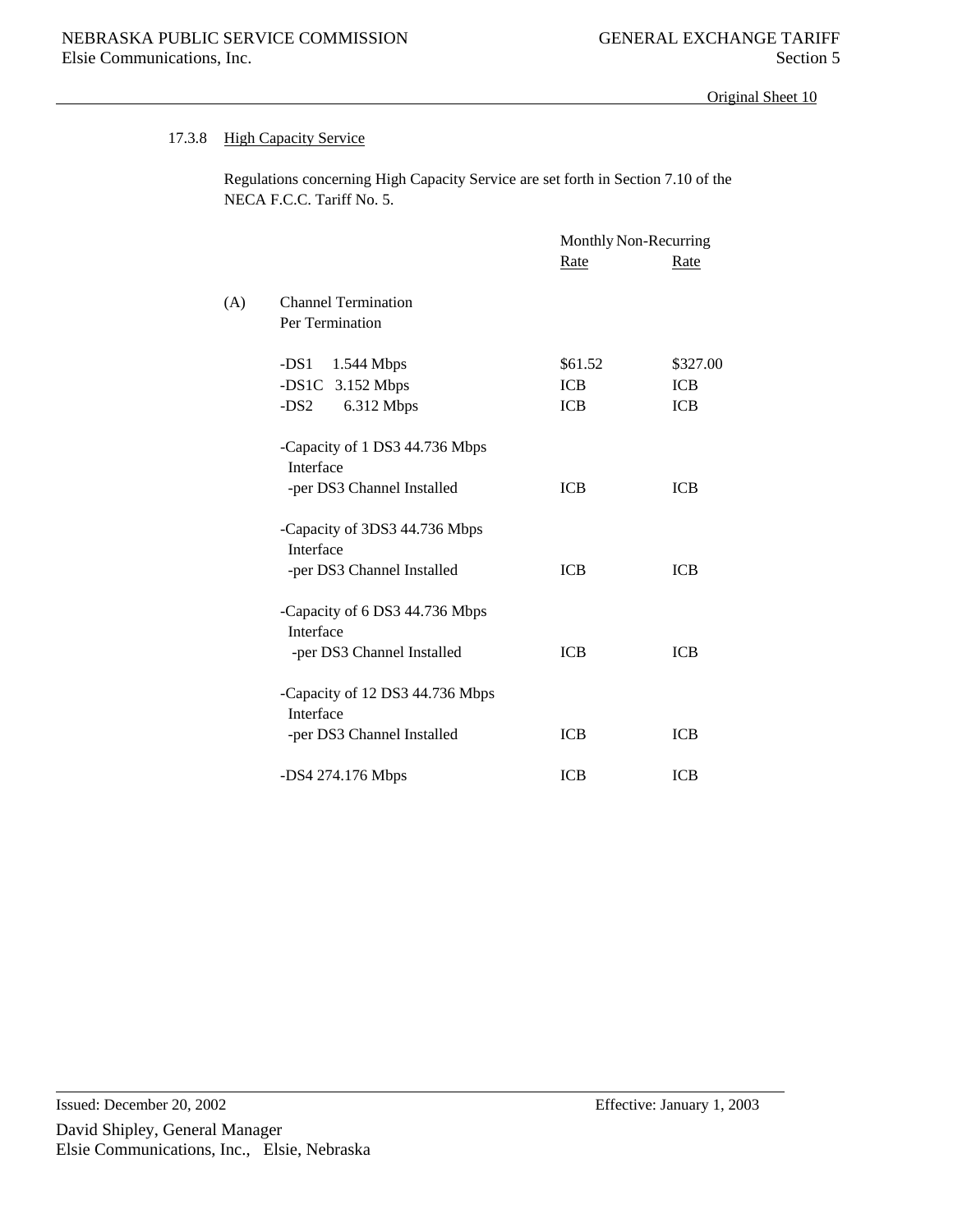| (B) |                                     | Monthly<br><b>Channel Mileage</b>           | Rates      |
|-----|-------------------------------------|---------------------------------------------|------------|
|     | (1)                                 | <b>Channel Mileage Facility</b><br>Per Mile |            |
|     |                                     | $-1.544$ Mbps                               | \$66.06    |
|     |                                     | $-3.152$ Mbps                               | <b>ICB</b> |
|     |                                     | $-6.312$<br><b>Mbps</b>                     | <b>ICB</b> |
|     |                                     | -44.736 Mbps                                | <b>ICB</b> |
|     |                                     | -274.176 Mbps                               | <b>ICB</b> |
|     | (2)                                 | <b>Channel Mileage Termination</b>          |            |
|     |                                     | Per Termination                             |            |
|     |                                     | $-1.544$ Mbps                               | \$319.10   |
|     |                                     | $-3.152$ Mbps                               | <b>ICB</b> |
|     |                                     | $-6.312$ Mbps                               | <b>ICB</b> |
|     |                                     | -44.736 Mbps                                | <b>ICB</b> |
|     |                                     | -274.176 Mbps                               | <b>ICB</b> |
| (C) |                                     | <b>Term Discounts</b>                       |            |
|     |                                     | DS1 and DS3 services                        |            |
|     |                                     | 36 months                                   | 10%        |
|     |                                     | 60 months                                   | 20%        |
| (D) |                                     | <b>Optional Features and Functions</b>      |            |
|     | (1)                                 | Multiplexing, per arrangement               |            |
|     |                                     | DS4 to DS1                                  | <b>ICB</b> |
|     |                                     | DS3 to DS1                                  | <b>ICB</b> |
|     |                                     | DS2 to DS1                                  | <b>ICB</b> |
|     |                                     | DS1C to DS1                                 | <b>ICB</b> |
|     |                                     | DS1 to Voice7                               | \$196.53   |
|     |                                     | DS1 to DS0                                  | \$198.38   |
|     |                                     | DS0 to Sub-rates                            |            |
|     |                                     | Up to 20 2.4 kbps services $$301.92$        |            |
|     | Up to 10 4.8 kbps services \$185.32 |                                             |            |
|     |                                     | Up to 5 9.6 kbps services \$161.92          |            |

\_\_\_\_\_\_\_\_\_\_\_\_\_\_\_\_\_\_\_\_\_\_\_\_\_\_\_\_\_\_\_\_\_\_\_\_\_\_\_\_\_\_\_\_\_\_\_\_\_\_\_\_\_\_\_\_\_\_\_\_\_\_\_\_\_\_\_\_\_\_\_\_\_\_\_\_\_\_\_\_\_\_\_\_\_\_\_\_\_\_\_\_\_\_\_

<sup>7</sup> A channel of this DS1 to the Hub can be used for Digital Data Service.

David Shipley, General Manager Elsie Communications, Inc., Elsie, Nebraska Issued: December 20, 2002 Effective: January 1, 2003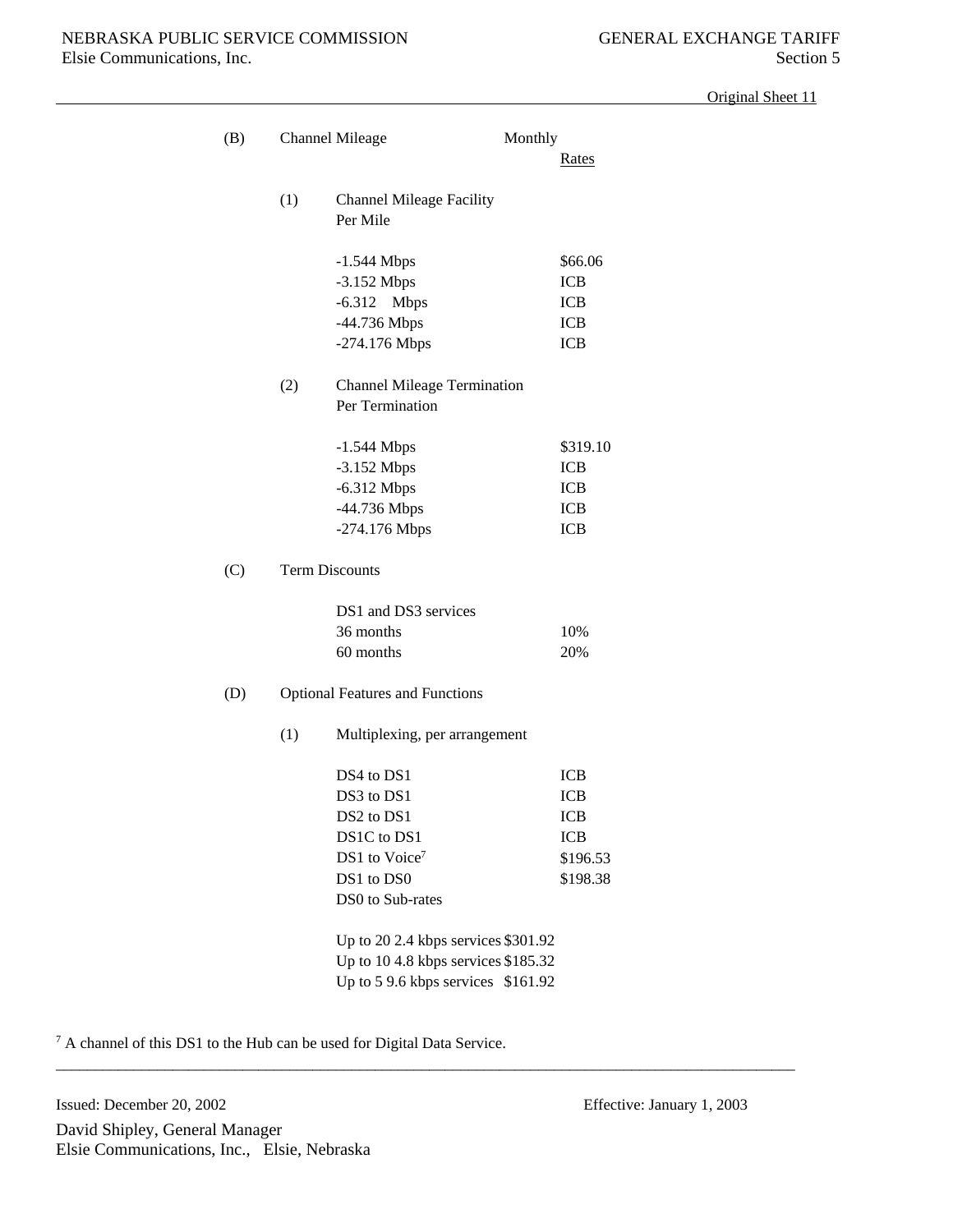|         |     |                                                            |                                                                                                                                                         |                                     | Monthly<br>Rate |         |
|---------|-----|------------------------------------------------------------|---------------------------------------------------------------------------------------------------------------------------------------------------------|-------------------------------------|-----------------|---------|
|         |     | (2)                                                        | Automatic Loop Transfer<br>Per Arrangement <sup>8</sup>                                                                                                 |                                     | \$389.24        |         |
|         |     | (3)                                                        | Transfer Arrangement (key<br>Activated of Dial-Up <sup>9</sup> )<br>Per four port arrangement<br>Including control channel<br>Termination <sup>10</sup> |                                     | \$165.42        |         |
|         | (E) |                                                            | Reserved for future use.                                                                                                                                |                                     |                 |         |
|         | (F) |                                                            | Clear Channel Capability                                                                                                                                |                                     |                 |         |
| 17.3.9  |     | <b>Individual Case Filings</b><br>Reserved for future use. | -per 1.544 Mbps transmission path None                                                                                                                  |                                     |                 |         |
|         |     | capability exists.                                         | 17.3.10 Optional Rate Plan Availability<br>The Term Discount Plan, as described in Section 7.2.8 is available where billing                             |                                     |                 |         |
| 17.3.11 |     | Internet to K-12 Schools                                   |                                                                                                                                                         | Monthly Nonrecurring<br><b>Rate</b> |                 | Charges |
|         | (A) |                                                            | <b>Channel Termination</b><br>Per Termination                                                                                                           | \$22.50                             |                 | \$50.00 |
|         | (B) |                                                            | <b>Channel Mileage Facility</b><br>Per Airline Mile                                                                                                     | \$0.25                              |                 |         |
|         | (C) |                                                            | <b>Channel Mileage Termination</b><br>Per Termination                                                                                                   | \$2.50                              |                 |         |

<sup>&</sup>lt;sup>8</sup> An additional Channel Termination charge will apply whenever the spare line is provided as a leg to the customer designated premises.

<sup>&</sup>lt;sup>9</sup> The Dial-Up option requires the customer to purchase the Controller Arrangement from Section 13.3.4 of the NECA F.C.C. Tariff No. 5.

<sup>&</sup>lt;sup>10</sup> An additional Channel Termination charge will apply whenever a spare channel is configured as a leg to the customer designated premises. Additional channel mileage charges will also apply when the transfer arrangement is not located in the customer designated premises serving wire center.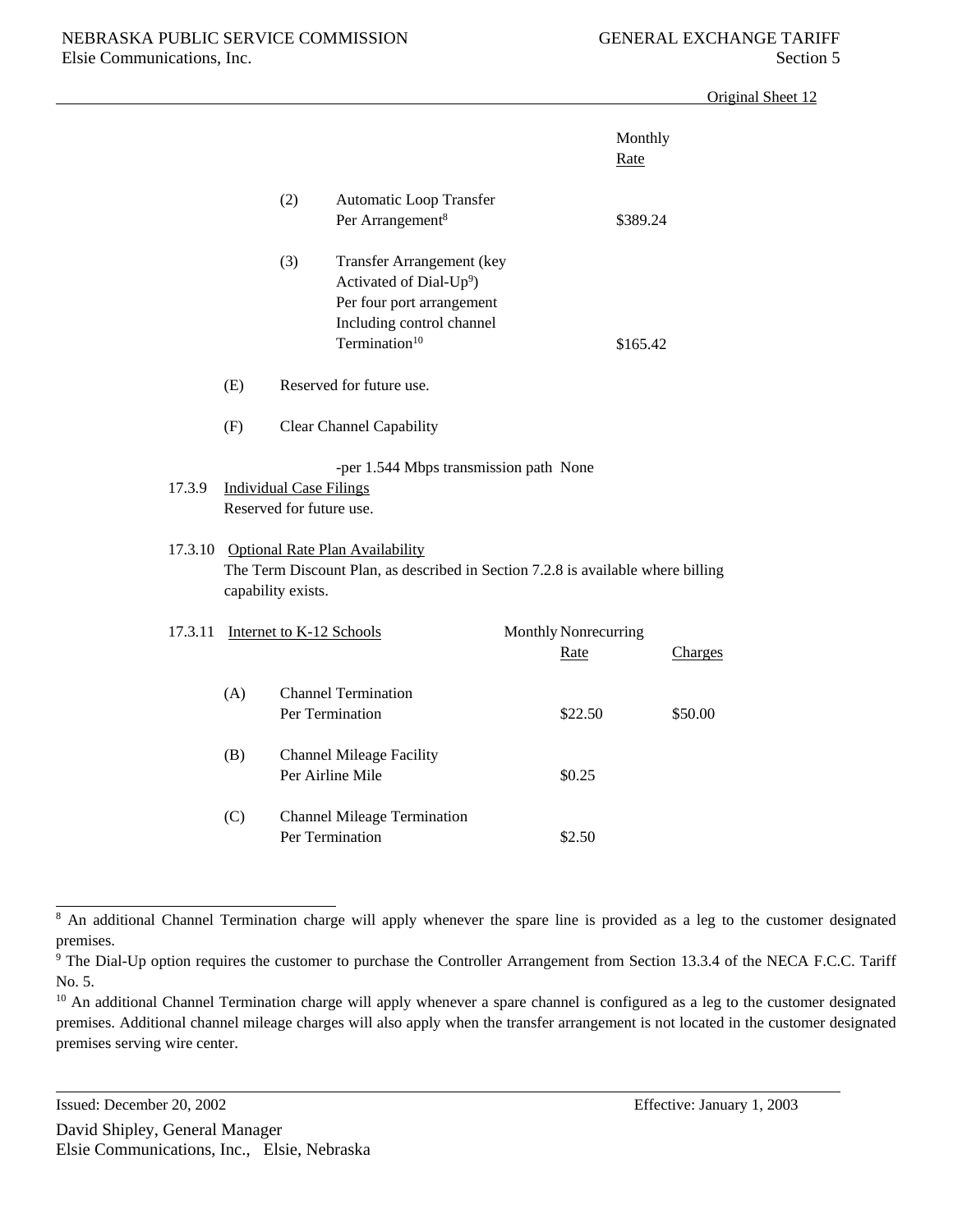| 17.4 | <b>Other Services</b> |     |                                                                                                                                                                                                    |                                                    |  |
|------|-----------------------|-----|----------------------------------------------------------------------------------------------------------------------------------------------------------------------------------------------------|----------------------------------------------------|--|
|      | 17.4.1                |     | <b>Access Ordering</b>                                                                                                                                                                             |                                                    |  |
|      |                       |     |                                                                                                                                                                                                    | Charge                                             |  |
|      |                       | (A) | Access Order Charge<br>Per order                                                                                                                                                                   | \$104.00                                           |  |
|      |                       | (B) | Service Date Change Charge                                                                                                                                                                         |                                                    |  |
|      |                       |     | A Service Date Change Charge will apply, on a per order per<br>Occurrence basis, for each service date changed. The<br>Access Order Charge as specified in 17.4.1 (A)<br>Preceding does not apply. |                                                    |  |
|      |                       |     | Service Date Change Charge,<br>Per order                                                                                                                                                           | \$34.00                                            |  |
|      |                       | (C) | Design Change Charge                                                                                                                                                                               |                                                    |  |
|      |                       |     | The Design Change Charge will apply on a per order<br>per occurrence basis, for each order requiring design change.                                                                                |                                                    |  |
|      |                       |     | Design Change Charge, per order                                                                                                                                                                    | \$34.00                                            |  |
|      |                       | (D) | Miscellaneous Service Order Charge<br>Per Occurrence                                                                                                                                               | \$34.00                                            |  |
|      | 17.4.2                |     | <b>Additional Engineering</b>                                                                                                                                                                      |                                                    |  |
|      |                       |     | <b>Additional Engineering</b><br>Periods                                                                                                                                                           | Each Half<br>Hour or<br>Fraction<br><b>Thereof</b> |  |
|      |                       | (A) | Basic Time per engineer<br>normally scheduled working hours                                                                                                                                        | \$19.91                                            |  |
|      |                       | (B) | Overtime per engineer<br>Outside of normally scheduled working hours                                                                                                                               | \$29.86                                            |  |
|      |                       | (C) | Premium Time outside of<br>Scheduled work day, per engineer                                                                                                                                        | \$39.82                                            |  |

Issued: December 20, 2002 Effective: January 1, 2003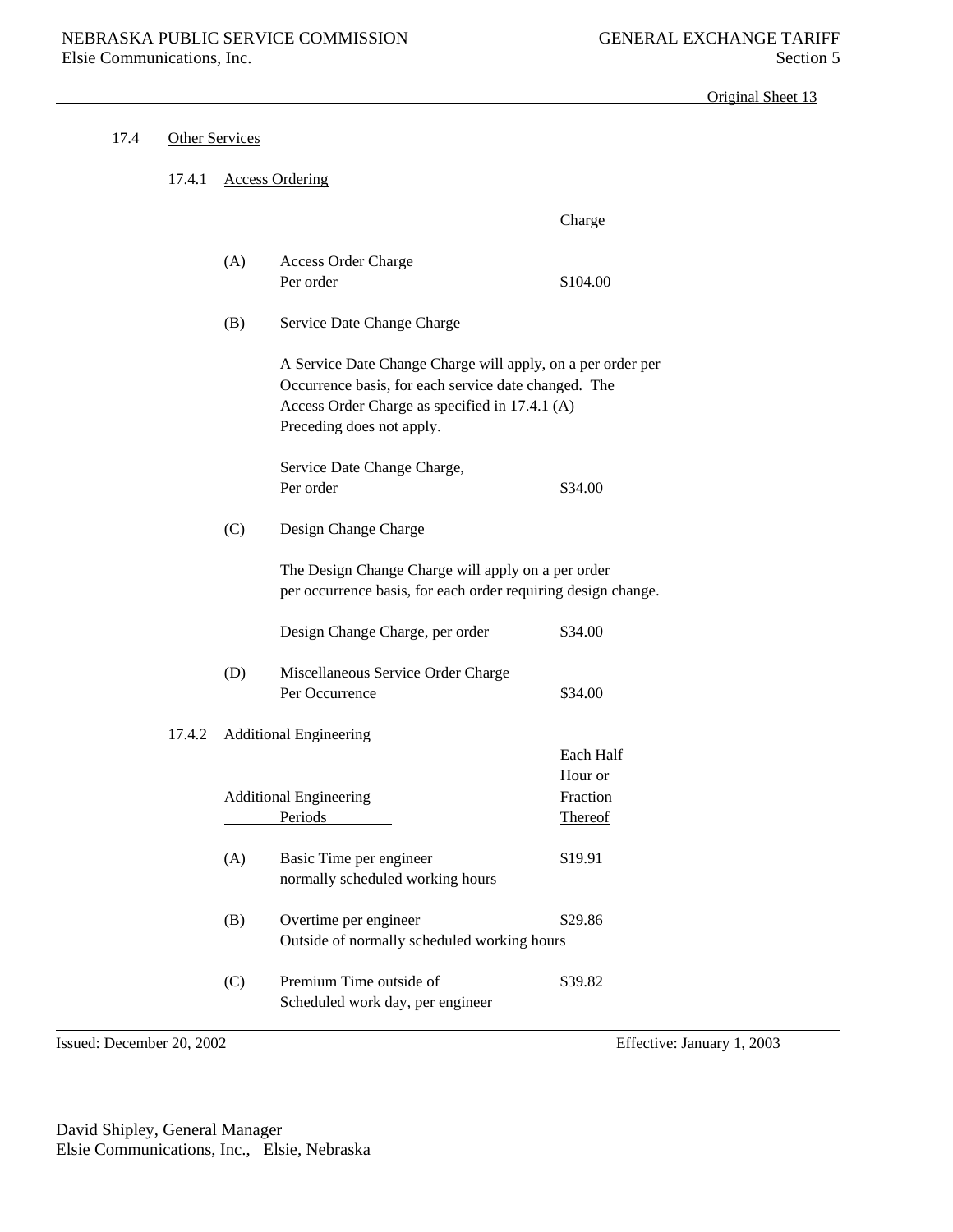| 17.4.3 |     | <b>Additional Labor</b>                                                                                 |                                              |                                                                               |
|--------|-----|---------------------------------------------------------------------------------------------------------|----------------------------------------------|-------------------------------------------------------------------------------|
|        |     | <b>Additional Labor Periods</b> <sup>11</sup>                                                           | Each Half Hour of<br><b>Fraction Thereof</b> |                                                                               |
|        | (A) | <b>Installation or Repair</b>                                                                           |                                              |                                                                               |
|        |     | -Overtime, outside of normally<br>scheduled, working hours on a scheduled<br>work day, per technician   | \$28.12                                      |                                                                               |
|        |     | -Premium Time, outside of scheduled<br>work day, per technician                                         | \$37.49                                      |                                                                               |
|        | (B) | Stand by                                                                                                |                                              |                                                                               |
|        |     | -Basic time, normally scheduled<br>working hours, per technician                                        | \$18.93                                      |                                                                               |
|        |     | -Overtime,<br>outside of normally scheduled working<br>hours on a scheduled work day,<br>per technician | \$28.39                                      |                                                                               |
|        |     | -Premium Time,<br>Outside of scheduled work day,<br>Per technician                                      | \$37.85                                      |                                                                               |
|        | (C) | Testing and Maintenance with other Telephone<br>Companies, or Other Labor                               | Installations<br>& Repairs                   | Each Half Hour of<br><b>Fraction Thereof</b><br>Central Office<br>Maintenance |
|        |     | -Basic Time per technician normally<br>Scheduled working hours                                          | Technician<br>\$18.75                        | Technician<br>\$19.67                                                         |
|        |     | -Overtime per technician outside of<br>Normally scheduled working hours on a                            |                                              |                                                                               |
|        |     | Scheduled work day                                                                                      | \$37.49                                      | \$39.33                                                                       |
|        |     | -Premium Time per technician outside of<br>Scheduled work day                                           | \$37.49                                      | \$39.33                                                                       |

<sup>11</sup> A call out of Telephone Company employee at a time not consecutive with the employee's scheduled work period is subject to a minimum charge of four hours.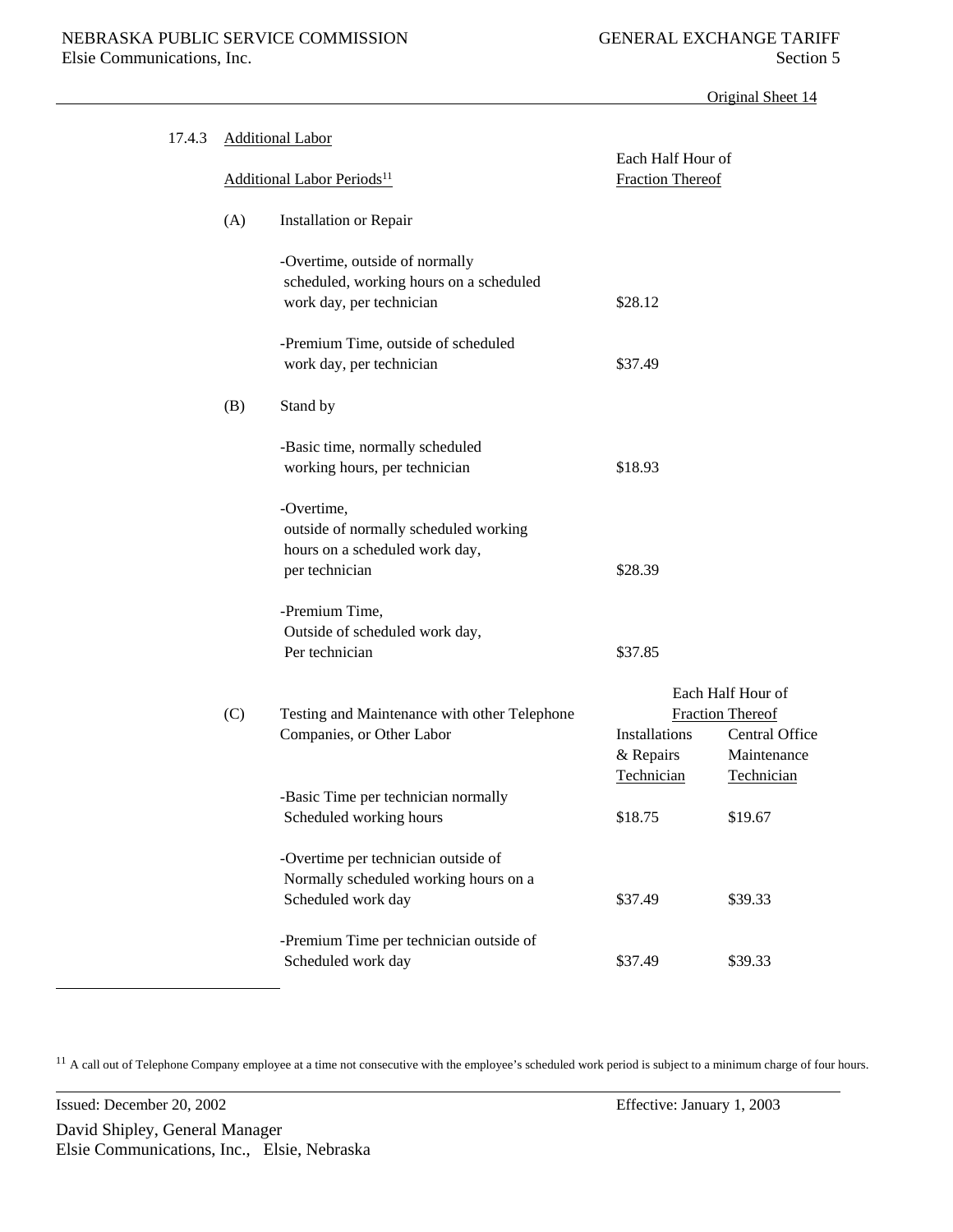| 17.4.4 | Miscellaneous Services |                                                                      |                                                                                     |  |  |
|--------|------------------------|----------------------------------------------------------------------|-------------------------------------------------------------------------------------|--|--|
|        | (A)                    | Additional Cooperative Acceptance Testing-<br><b>Switched Access</b> | Each Half Hour or                                                                   |  |  |
|        |                        |                                                                      | <b>Fraction Thereof</b>                                                             |  |  |
|        |                        | <b>Testing Periods</b>                                               |                                                                                     |  |  |
|        |                        | Basic Time, Overtime                                                 |                                                                                     |  |  |
|        |                        | And Premium Time                                                     | See the rates for<br>Additional Labor as<br>Set forth in $17.4.3$ (C)<br>Preceding. |  |  |
|        | (B)                    | Additional Automatic Testing - Switched Access                       |                                                                                     |  |  |
|        |                        | <b>Additional Tests To First Point of Switching</b>                  |                                                                                     |  |  |
|        |                        |                                                                      | Per Test Per<br><b>Termination Path</b>                                             |  |  |
|        |                        | Gain-Slope Tests                                                     | \$2.89                                                                              |  |  |
|        |                        | <b>C-Notched Noise Tests</b>                                         | \$2.89                                                                              |  |  |
|        |                        | $1004~\mathrm{Hz}~\mathrm{Loss}^{12}$                                | \$2.89                                                                              |  |  |
|        |                        | C-message Noise                                                      | \$2.89                                                                              |  |  |
|        |                        | Balance (return loss)                                                | \$2.89                                                                              |  |  |
|        | (C)                    | <b>Additional Manual Testing- Switched Access</b>                    |                                                                                     |  |  |
|        |                        | <b>Additional Tests To First Point of Switching</b>                  |                                                                                     |  |  |
|        |                        |                                                                      | Each Half Hour of<br><b>Fraction Thereof</b>                                        |  |  |
|        |                        | Gain-Slope, C-Notched Noise and                                      | See the rates                                                                       |  |  |
|        |                        | Any other agreed to                                                  | for Additional                                                                      |  |  |
|        |                        | Tests, per technician                                                | Labor as set                                                                        |  |  |
|        |                        |                                                                      | Forth in 17.4.3(C)                                                                  |  |  |
|        |                        |                                                                      | Preceding.                                                                          |  |  |
|        |                        |                                                                      |                                                                                     |  |  |

<sup>&</sup>lt;sup>12</sup> 1004 Hz Loss, C-Message Noise and Balance are non-chargeable routine tests, however, they may be requested on an as needed or more than routine scheduled basis, in which case the charges herein apply. See NTCA Tariff F.C.C. No. 5 Section 13.3.1 (A) (2)